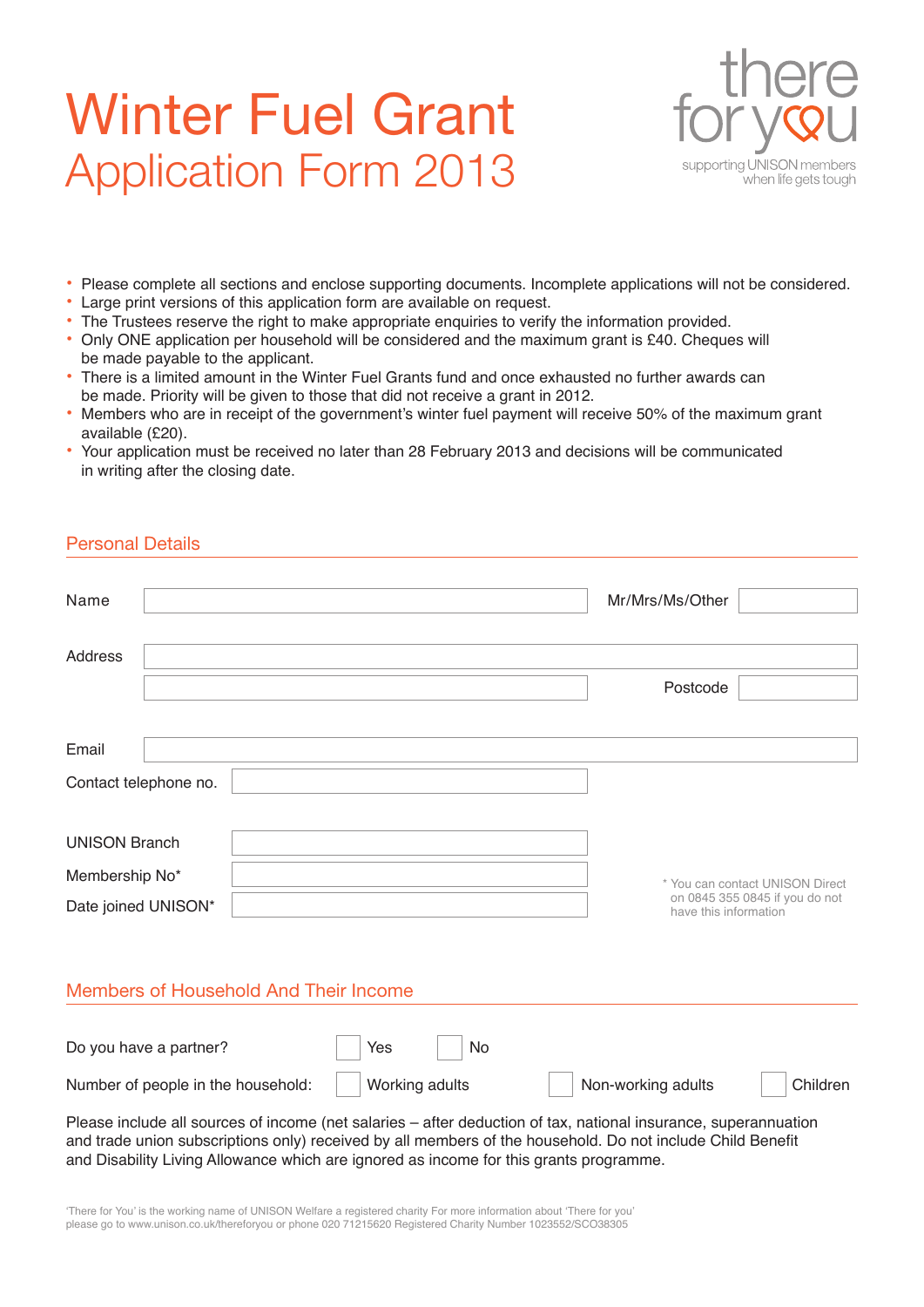Please confirm that the following apply to you (and your partner if applicable): **Tick all that are appropriate**



I/We do not have savings in excess of £800

No one in my household has received a grant from UNISON Welfare in the last six months

Household net income (excluding Child Benefit and Disability Living Allowance) is less than £18,000 pa. **You will not be eligible for a grant if your household NET income is greater than £18,000**

Now provide the following information:

a) Your monthly net income(including benefits, tax credits, charitable payments, etc but excluding Child Benefit and Disability Living Allowance)

Partner monthly net income (if applicable)

**Total per month**

b) Now multiply your total monthly income by 12 **Total net annual income**

**If the total amount received is more than £18,000 you will not be eligible for this scheme**

#### **Declaration**

I confirm that the information I have given truly reflects my current financial position. I also confirm that I am struggling to pay my winter fuel bill(s). I understand that failure to provide the required supporting documentation will mean my application cannot be considered.

I have enclosed the following documents **(Please submit copies as we cannot return any paperwork)**

Latest bank statement(s) showing confirmation of all income received (please highlight)

Latest payslip for you (and partner if applicable)

 Separate confirmation of any income that is not shown on the bank statement

YOUR APPLICATION WILL NOT BE CONSIDERED WITHOUT THESE DOCUMENTS

| Signed | Date |
|--------|------|
|        |      |
|        |      |

Data Protection: All personal information will be held in confidence by There for You for the purposes of assessing this application, in compliance with the Data Protection Act 1998. A full copy of the data protection policy of the organisation is available on request.

#### **Please return your application form to:**

There for You, UNISON Centre, 130 Euston Road, London NW1 2AY by the closing date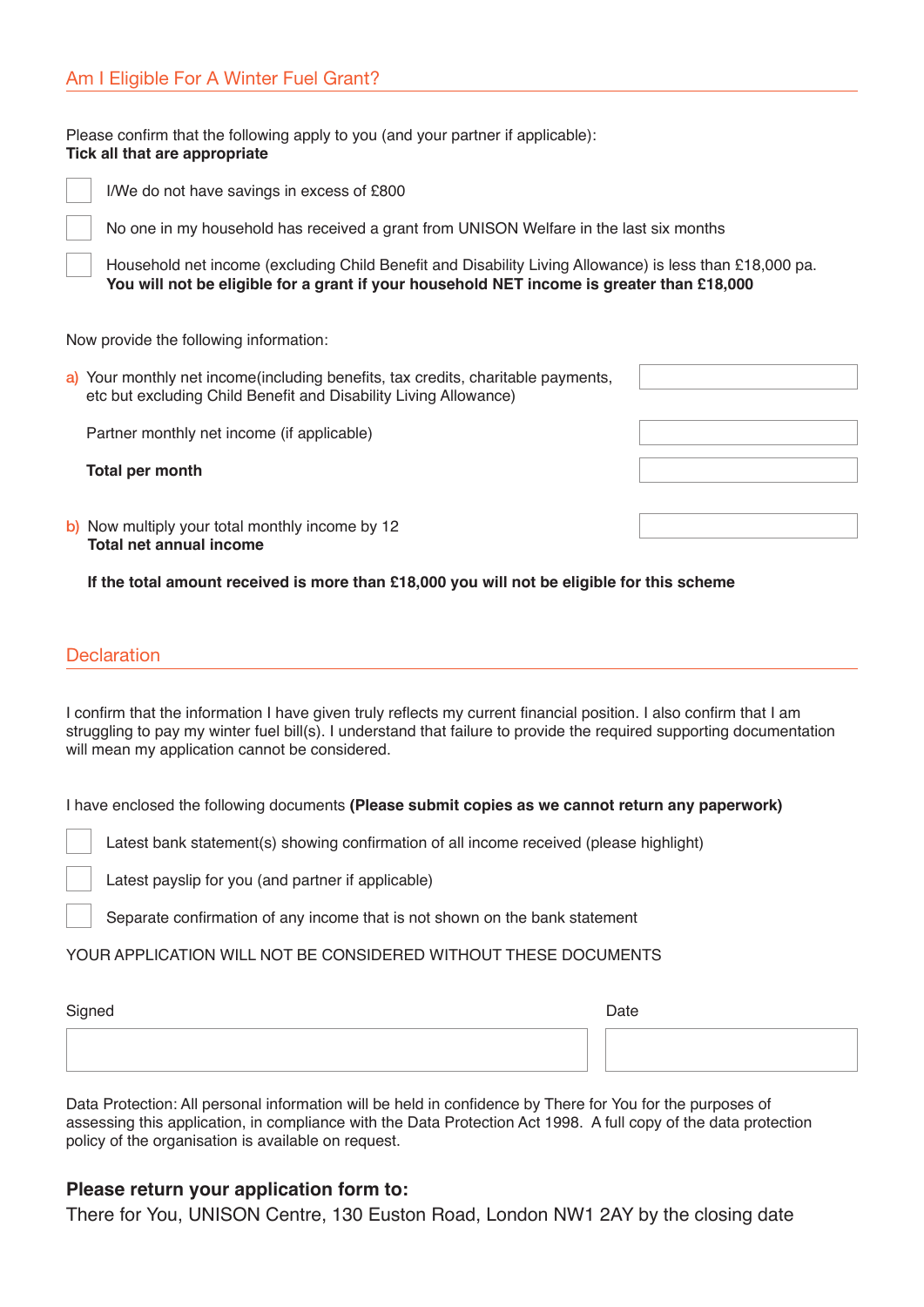## **Help Us** To Campaign Against Fuel Poverty

We would ask all applicants to complete the following short survey. If however you are happy to complete this on-line it will assist us with processing applications more quickly. You can indicate your willingness to do this by ticking the box below.

Please email me the survey link

### What has been the impact on you and your family as a result of increasing fuel prices?

| 1. | Do you take any of the following measures to save on heating costs:                                 |                                          |  |
|----|-----------------------------------------------------------------------------------------------------|------------------------------------------|--|
|    | Avoid putting on the heating                                                                        | Heat only the room(s) that you are using |  |
|    | Go to bed earlier<br>Wear extra clothes in bed                                                      |                                          |  |
|    | None of the above                                                                                   |                                          |  |
|    |                                                                                                     |                                          |  |
| 2. | If none of the above, have you had to cut back on any of the following to ensure you can keep warm: |                                          |  |
|    | Food<br>Leisure                                                                                     | Clothing                                 |  |
|    | Other – anything else you've had to cut back on                                                     |                                          |  |
|    |                                                                                                     |                                          |  |
|    |                                                                                                     |                                          |  |
| 3. | Is the health of any person in your household severely affected by your home being cold?            |                                          |  |
|    | Yes - if yes, please provide details in the box below                                               | <b>No</b>                                |  |
|    |                                                                                                     |                                          |  |
|    |                                                                                                     |                                          |  |
|    |                                                                                                     |                                          |  |
|    | Are you or anyone in your household in receipt of Disability Living Allowance?<br>4.                |                                          |  |
|    | No<br>Yes                                                                                           |                                          |  |
|    |                                                                                                     |                                          |  |
|    | Paying your bills                                                                                   |                                          |  |
|    |                                                                                                     |                                          |  |
| 5. | How do you pay your fuel bill?                                                                      |                                          |  |
|    | Direct debit<br>As and when a bill is received                                                      | Prepayment meter                         |  |
|    | Are you currently in debt to your fuel supplier(s)<br>6.                                            |                                          |  |
|    |                                                                                                     |                                          |  |
|    | No<br>Yes                                                                                           |                                          |  |
|    | If yes, by how much?                                                                                |                                          |  |
|    | Less than £100<br>£100-£200<br>£200-£300                                                            | £300-£400                                |  |
|    | £400-£500<br>£500-£600<br>More than £600                                                            |                                          |  |
|    |                                                                                                     |                                          |  |